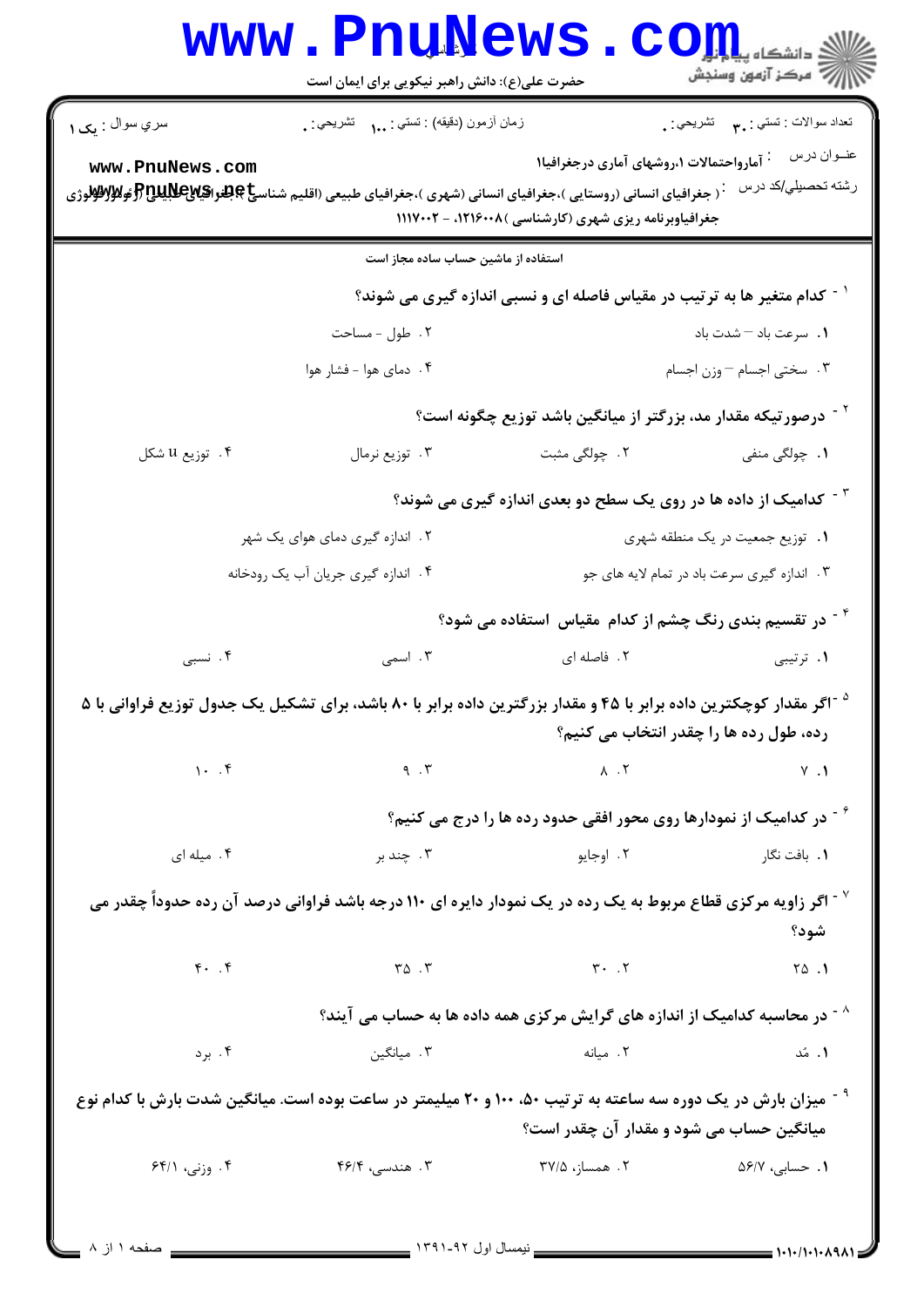| سري سوال : ۱ يک<br>www.PnuNews.com<br>جغرافیای انسانی (روستایی )،جغرافیای انسانی (شهری )،جغرافیای طبیعی (اقلیم شناسیCبهایلایاتیاتیاتیاتیاتیاتیاتی)<br>.<br>$\lambda/\lambda$ . ۴<br><sup>۱۱ -</sup> کدامیک از اندازه های پراکندگی بر حسب مجذور واحدی که داده ها بر حسب آن بیان شده اند، محاسبه می شود؟<br>۰۳ انحراف میانگین میست و با در انحراف میانگین<br>$\Delta$ 9.5 | زمان أزمون (دقيقه) : تستي : ١٠٠ نشريحي : .<br>$Y/\lambda$ . $Y$ | <sup>:</sup> آمارواحتمالات ۱،روشهای آماری درجغرافیا۱<br>۱۱۱۷۰۰۲ - ،جغرافیاوبرنامه ریزی شهری (کارشناسی )۱۲۱۶۰۰۸<br>`` - ميانه اعداد (١، ٢/١، ٧٨، ٨١، ٦/٢، ٤/١، ٣/٥، ٢/٥، ٢٠٥، ١٠) چقدر است؟<br>$\mathcal{N}$ . T<br>٢. انحراف معيار<br>1. نقطه میانه در سمت راست چارک سوم قرار دارد.<br>۲ . نقطه میانه در سمت چپ چارک اول قرار دارد.<br>۰۳ یک چهارم مساحت زیر بافت نگار در سمت چپ چارک اول قرار دارد.<br>۰۴ سه چهارم مساحت زیر بافت نگار در سمت راست چارک سوم قرار دارد.<br>۱۳ - اگر چارک اول برابر با ۲۲ و چارک سوم برابر با ۸۶ باشد، مقدار انحراف چارکی چقدر می شود؟ | نعداد سوالات : تستي : پم       تشريحي : .<br>عنــوان درس<br>رشته تحصيلي/كد درس<br>9/5.1<br>٠١. واريانس<br><sup>۱۲ -</sup> کدام گزینه در مورد چارک ها درست است؟ |
|-------------------------------------------------------------------------------------------------------------------------------------------------------------------------------------------------------------------------------------------------------------------------------------------------------------------------------------------------------------------------|-----------------------------------------------------------------|-----------------------------------------------------------------------------------------------------------------------------------------------------------------------------------------------------------------------------------------------------------------------------------------------------------------------------------------------------------------------------------------------------------------------------------------------------------------------------------------------------------------------------------------------------------------------|----------------------------------------------------------------------------------------------------------------------------------------------------------------|
|                                                                                                                                                                                                                                                                                                                                                                         |                                                                 |                                                                                                                                                                                                                                                                                                                                                                                                                                                                                                                                                                       |                                                                                                                                                                |
|                                                                                                                                                                                                                                                                                                                                                                         |                                                                 |                                                                                                                                                                                                                                                                                                                                                                                                                                                                                                                                                                       |                                                                                                                                                                |
|                                                                                                                                                                                                                                                                                                                                                                         |                                                                 |                                                                                                                                                                                                                                                                                                                                                                                                                                                                                                                                                                       |                                                                                                                                                                |
|                                                                                                                                                                                                                                                                                                                                                                         |                                                                 |                                                                                                                                                                                                                                                                                                                                                                                                                                                                                                                                                                       |                                                                                                                                                                |
|                                                                                                                                                                                                                                                                                                                                                                         |                                                                 |                                                                                                                                                                                                                                                                                                                                                                                                                                                                                                                                                                       |                                                                                                                                                                |
|                                                                                                                                                                                                                                                                                                                                                                         |                                                                 |                                                                                                                                                                                                                                                                                                                                                                                                                                                                                                                                                                       |                                                                                                                                                                |
|                                                                                                                                                                                                                                                                                                                                                                         |                                                                 |                                                                                                                                                                                                                                                                                                                                                                                                                                                                                                                                                                       |                                                                                                                                                                |
|                                                                                                                                                                                                                                                                                                                                                                         |                                                                 |                                                                                                                                                                                                                                                                                                                                                                                                                                                                                                                                                                       |                                                                                                                                                                |
|                                                                                                                                                                                                                                                                                                                                                                         |                                                                 |                                                                                                                                                                                                                                                                                                                                                                                                                                                                                                                                                                       |                                                                                                                                                                |
|                                                                                                                                                                                                                                                                                                                                                                         |                                                                 |                                                                                                                                                                                                                                                                                                                                                                                                                                                                                                                                                                       |                                                                                                                                                                |
|                                                                                                                                                                                                                                                                                                                                                                         |                                                                 |                                                                                                                                                                                                                                                                                                                                                                                                                                                                                                                                                                       |                                                                                                                                                                |
|                                                                                                                                                                                                                                                                                                                                                                         |                                                                 |                                                                                                                                                                                                                                                                                                                                                                                                                                                                                                                                                                       |                                                                                                                                                                |
|                                                                                                                                                                                                                                                                                                                                                                         | Y. 77                                                           | 56.7                                                                                                                                                                                                                                                                                                                                                                                                                                                                                                                                                                  | $\mathsf{r}\mathsf{r}$ .                                                                                                                                       |
| ۱۴ <sup>- ۱۴</sup> اگر میانه داده ها برابر با ۱۳، میانگین داده ها برابر با ۱۸ و واریانس داده ها برابر با ۱۰۰ باشد، ضریب چولگی پیر سونی توزیع                                                                                                                                                                                                                            |                                                                 |                                                                                                                                                                                                                                                                                                                                                                                                                                                                                                                                                                       | داده ها چقدر می شود؟                                                                                                                                           |
| 1.5                                                                                                                                                                                                                                                                                                                                                                     | $-1$ . $\mathbf{r}$                                             | $1/\Delta$ .                                                                                                                                                                                                                                                                                                                                                                                                                                                                                                                                                          | $-1/\Delta$ .                                                                                                                                                  |
|                                                                                                                                                                                                                                                                                                                                                                         |                                                                 | <sup>۱۵ -</sup> کدامیک از اندازه های توزیع فضایی در واقع همان مرکز ثقل توزیع فضایی است؟                                                                                                                                                                                                                                                                                                                                                                                                                                                                               |                                                                                                                                                                |
|                                                                                                                                                                                                                                                                                                                                                                         | ۰۲ مرکز میانه ای                                                |                                                                                                                                                                                                                                                                                                                                                                                                                                                                                                                                                                       | ۱. مرکز مُدی                                                                                                                                                   |
|                                                                                                                                                                                                                                                                                                                                                                         | ۰۴ مرکز فاصله ای استاندارد                                      |                                                                                                                                                                                                                                                                                                                                                                                                                                                                                                                                                                       | ۰۳ مرکز میانگینی                                                                                                                                               |
|                                                                                                                                                                                                                                                                                                                                                                         |                                                                 | ٔ آبرای تعیین محل یک درمانگاه در یک شهرستان از کدام اندازه توزیع فضایی استفاده می شود؟                                                                                                                                                                                                                                                                                                                                                                                                                                                                                |                                                                                                                                                                |
|                                                                                                                                                                                                                                                                                                                                                                         | ۰۲ مرکز میانه ای                                                |                                                                                                                                                                                                                                                                                                                                                                                                                                                                                                                                                                       | ۰۱ مرکز میانگینی                                                                                                                                               |
|                                                                                                                                                                                                                                                                                                                                                                         | ۰۴ مرکز مُدی                                                    |                                                                                                                                                                                                                                                                                                                                                                                                                                                                                                                                                                       | ۰۳ مرکز فاصله ای استاندارد                                                                                                                                     |
|                                                                                                                                                                                                                                                                                                                                                                         |                                                                 | یارک دوم معادل کدام یک از شاخص های تمایل به مرکز نیست؟ $\cdot$                                                                                                                                                                                                                                                                                                                                                                                                                                                                                                        |                                                                                                                                                                |
| ۰۴ میانگین                                                                                                                                                                                                                                                                                                                                                              | ۰۳ صدک پنجاهم                                                   | ٢. ميانه                                                                                                                                                                                                                                                                                                                                                                                                                                                                                                                                                              | ١. دهک پنجم                                                                                                                                                    |

 $\overline{a}$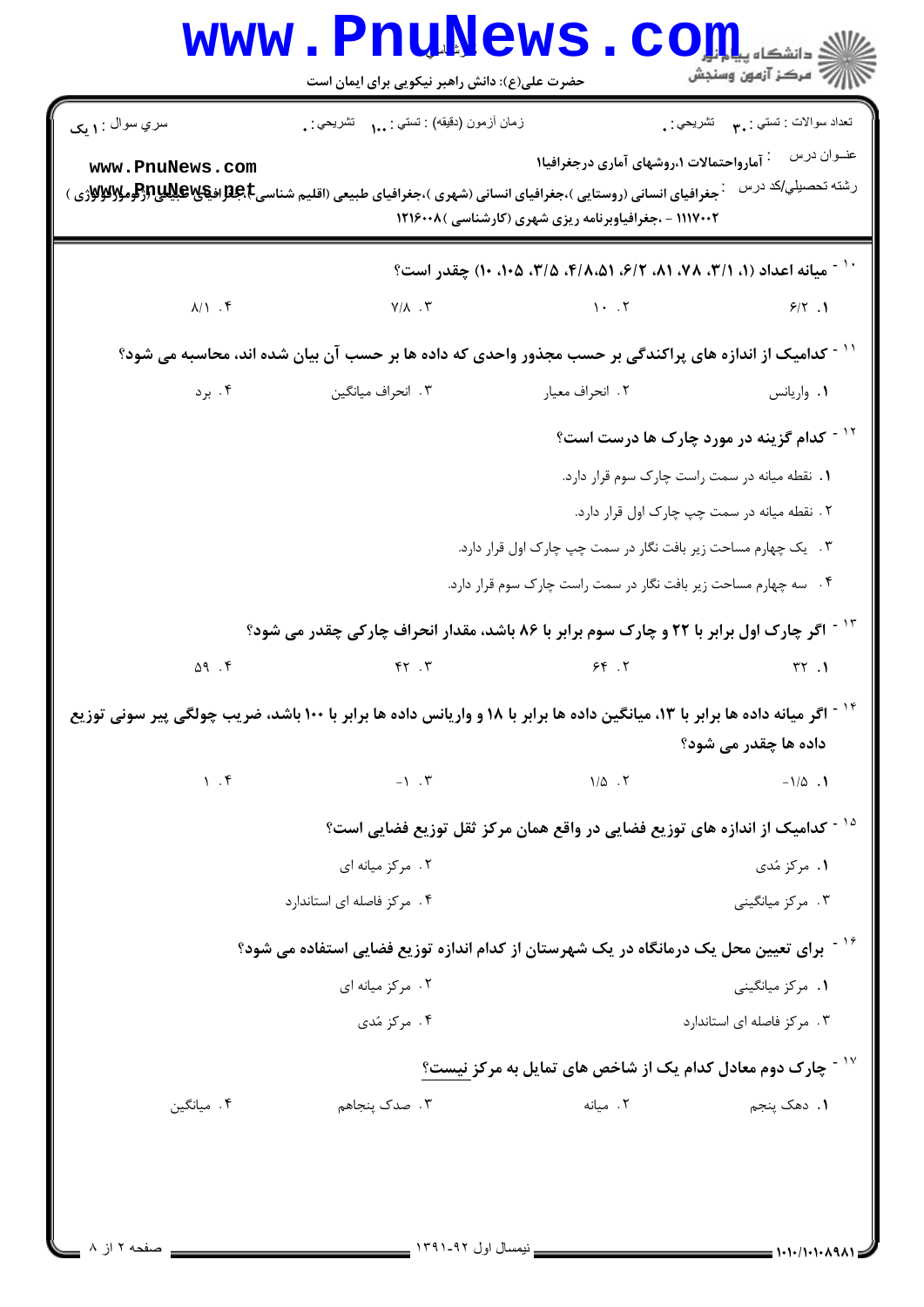|                                | <b>www.PnuNews</b><br>حضرت علی(ع): دانش راهبر نیکویی برای ایمان است                                                                                         |                                                                                                                   | 7' مرڪز آزمون وسنڊش                                            |
|--------------------------------|-------------------------------------------------------------------------------------------------------------------------------------------------------------|-------------------------------------------------------------------------------------------------------------------|----------------------------------------------------------------|
| سري سوال : ۱ يک                | زمان أزمون (دفيقه) : تستى : (     تشريحي : .                                                                                                                | <sup>:</sup> آمارواحتمالات ۱،روشهای آماری درجغرافیا۱                                                              | تعداد سوالات : تستي : <sub>. ٣</sub> تشريحي : .<br>عنــوان درس |
| www.PnuNews.com                | رشته تحصیلی/کد درس میخورافیای انسانی (روستایی )،جغرافیای انسانی (شهری )،جغرافیای طبیعی (اقلیم شناسی <b>E)بهای بان پرانو به این به این به این به این</b> درس | ۱۱۱۷۰۰۲ - ،جغرافیاوبرنامه ریزی شهری (کارشناسی )۱۲۱۶۰۰۸                                                            |                                                                |
|                                |                                                                                                                                                             | $^{\circ}$ در چه حالتی مقادیر $\,$ و $\,$ ناهم بسته هستند $^{\circ}$                                              |                                                                |
|                                | ۰۲ اگر $r = r + 1$ باشد $\tau$                                                                                                                              |                                                                                                                   | ۰۱ اگر ۱ = r باشد                                              |
|                                | ۴. اگر ۱ ≥ 1 ≤r۔ باشد                                                                                                                                       |                                                                                                                   | ۰۳ . اگر ۱- = r باشد                                           |
|                                | <sup>۱۹ -</sup> اگر میانگین مقدار آب داده شده به محصول ۵۰ سانتیمتر مربع و میانگین مقدار محصول تولید شده ۵ تن در هکتار باشد، با                              | ضریب 0/1 = b به ازای ۴۰ سانتیمتر مربع آبیاری چقدر محصول خواهیم داشت؟                                              |                                                                |
| $f/\lambda$ . $f$              | $F/\Delta$ . ٣                                                                                                                                              | $F \cdot T$                                                                                                       | $f/\Upsilon$ .                                                 |
|                                |                                                                                                                                                             | <sup>۲۰ -</sup> بوسیله کدام نمودار می توان رابطه بین دو متغییر را تشخیص داد؟                                      |                                                                |
| ۰۴ پراکنش نگار                 | ۰۳ رابطه نگار                                                                                                                                               | ۰۲ بافت نگار                                                                                                      | ۰۱ چند بر                                                      |
|                                |                                                                                                                                                             | در جدول توزیع فراوانی زیر مرکز رده پنجم چقدر می شود؟                                                              |                                                                |
|                                | ۶۹-۷۸  <br>جمع<br>$\mathbf{r}$<br>$\lambda$<br>۵۰                                                                                                           | ۵۹-۶۸    ۴۹-۵۸    ۳۹-۴۸    ۲۹-۳۸<br>$\parallel$ $\mathcal{N}$ $\parallel$ $\mathcal{N}$ $\parallel$ $\mathcal{N}$ | $19 - 71$<br>حدود رده ها<br>فراوانی رده ها    ۔ ۲              |
|                                |                                                                                                                                                             |                                                                                                                   |                                                                |
| $\Delta$ 9.5                   | $54\%$ .                                                                                                                                                    | $\mathbf{r}$ . $\mathbf{r}$                                                                                       | $\Upsilon \Upsilon / \Delta$ .                                 |
|                                |                                                                                                                                                             | <sup>۲۲ -</sup> با توجه به جدول سوال قبل۔ فراوانی تجمعی رده چهارم چقدر می شود؟                                    |                                                                |
| $\uparrow \wedge$ . $\uparrow$ | $\mathbf{r}$ . $\mathbf{r}$                                                                                                                                 | Y5.7                                                                                                              | Yf.1                                                           |
|                                |                                                                                                                                                             | <sup>۲۳ -</sup> در جدول فراوانی زیر ًنما یا مد داده ها تقریباً چقدر است؟                                          |                                                                |
|                                | $\lambda$ + - $\lambda$ 9 $\ $ y + - $\lambda$ 9 $\ $ y + - $\lambda$ 9 $\ $<br>$9 - 99$<br>جمع<br>۴<br>$\mathcal{V}$<br>۵۰<br>۸                            | $\Delta - \Delta$ ٩<br>٩<br>۱۵                                                                                    | حدود رده ها    ۴۰-۴۹   <br>فراوانی رده ها   <br>$\mathbf{r}$   |
| 99/0.9                         | 54/0.7                                                                                                                                                      | 9.7                                                                                                               | 10.1                                                           |
|                                |                                                                                                                                                             |                                                                                                                   |                                                                |
| 10.7                           | $1\lambda \cdot \cdot \cdot$ $\mathcal{F}$                                                                                                                  | <sup>۲۴ -</sup> در جدول فراوانی سوال قبل  واریانس توزیع داده ها حدوداً چقدر است؟<br>15.7                          | $\begin{bmatrix} 0 & 1 \\ 0 & 1 \end{bmatrix}$                 |
|                                |                                                                                                                                                             |                                                                                                                   |                                                                |
|                                |                                                                                                                                                             | <sup>۲۵ -</sup> در جدول فراوانی سوال ۲۳ توزیع فراوانی داده ها چه شکلی دارد؟                                       |                                                                |
| ۰۴ ; نگ شکل                    | ۰۳ متقارن                                                                                                                                                   | ۰۲ چولگ <sub>ی</sub> مثبت                                                                                         | ۰۱ چولگی منفی                                                  |
| صفحه ۳ از ۸                    |                                                                                                                                                             |                                                                                                                   | = 1・1・/1・1・ハ٩ハ1 =                                              |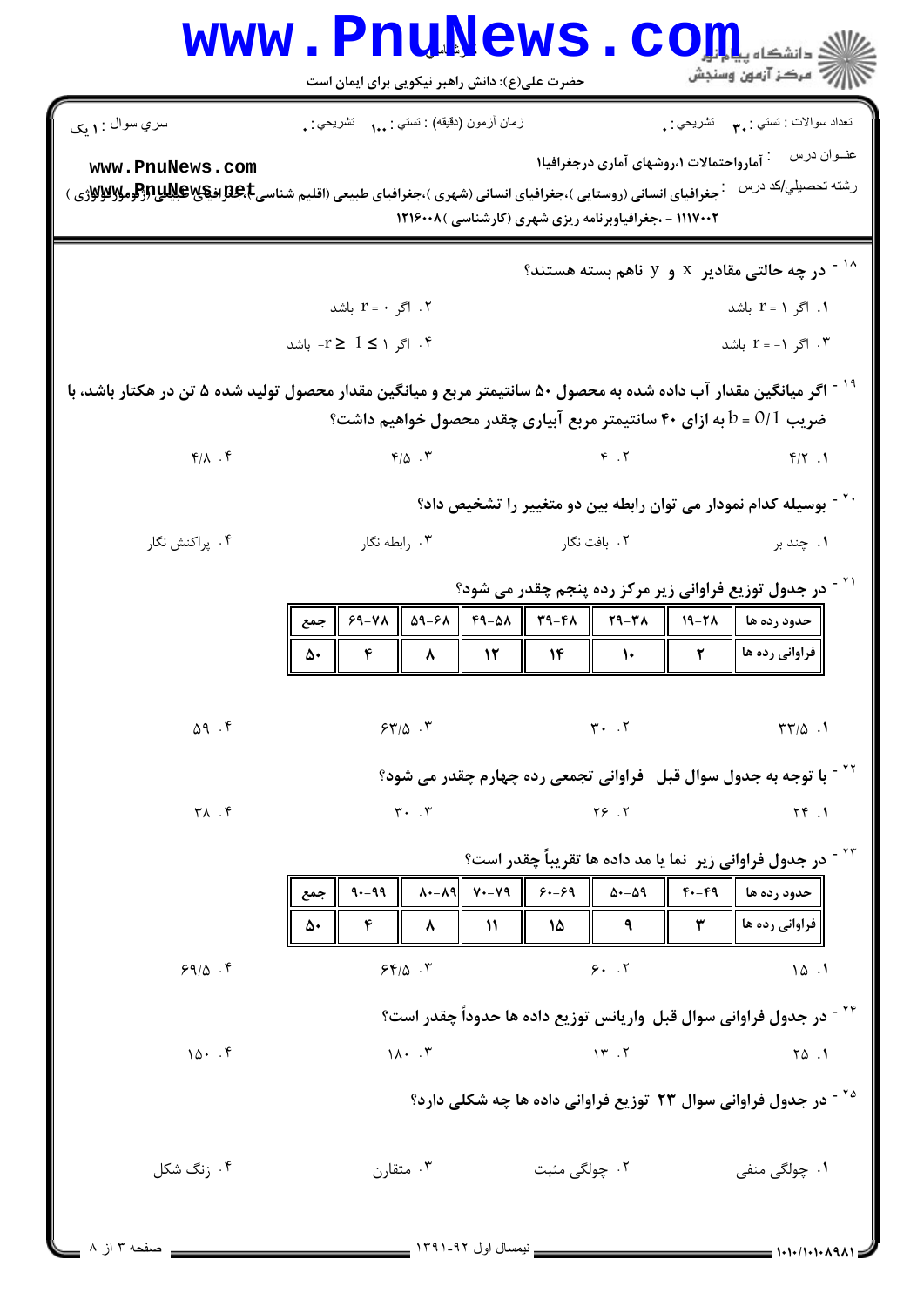|                                                                                                                                           | حضرت علی(ع): دانش راهبر نیکویی برای ایمان است                                                                |                              |                             |                                       |                  |                             |                                                      | د دانشگاه ب <b>د</b><br>رآ - مرڪز آزمون وسنڊش                                                                                                                                                                                         |  |
|-------------------------------------------------------------------------------------------------------------------------------------------|--------------------------------------------------------------------------------------------------------------|------------------------------|-----------------------------|---------------------------------------|------------------|-----------------------------|------------------------------------------------------|---------------------------------------------------------------------------------------------------------------------------------------------------------------------------------------------------------------------------------------|--|
| سري سوال : ۱ يک                                                                                                                           | زمان أزمون (دقيقه) : تستي :  تشريحي : .                                                                      |                              |                             |                                       |                  |                             |                                                      | تعداد سوالات : تستي : پم       تشريحي : .                                                                                                                                                                                             |  |
| www.PnuNews.com<br><b>ٔ جغرافیای انسانی (روستایی )،جغرافیای انسانی (شهری )،جغرافیای طبیعی (اقلیم شناسیCبهپوتولافیکهپوتولوگوتولاوتوی )</b> | ۱۱۱۷۰۰۲ - ،جغرافیاوبرنامه ریزی شهری (کارشناسی ) ۱۲۱۶۰۰۸                                                      |                              |                             |                                       |                  |                             | <sup>:</sup> آمارواحتمالات ۱،روشهای آماری درجغرافیا۱ | عنــوان درس<br>رشته تحصيلي/كد درس                                                                                                                                                                                                     |  |
| محل قرار گیری ۸ مرکز درمانی در یک شهر با استفاده از یک دستگاه مختصات در جدول زیر آورده شده است. مختصات                                    |                                                                                                              |                              | ۶                           |                                       |                  |                             |                                                      | مرکز میانگینی چقدر می شود؟<br>  v    ۲    ۱    ۳    ۵    V    ۲    xi <br>$\Delta \parallel \Delta \parallel \Upsilon \parallel \varepsilon \parallel \Upsilon \parallel \Upsilon \parallel \Upsilon \parallel \varepsilon \parallel$ |  |
|                                                                                                                                           | $\bar{xc} = \mu_{\alpha}$ , $\bar{yc} = \kappa_{\beta}$ . $\kappa$                                           |                              |                             |                                       |                  |                             |                                                      | $\bar{xc} = \mathsf{F}/\mathsf{V}\mathsf{\Delta}$ , $\bar{y}c = \mathsf{F}/\mathsf{V}\mathsf{\Delta}$<br>$\cdot$                                                                                                                      |  |
|                                                                                                                                           | $\bar{xc} = F_{\mu} \cdot \vec{yc} = F_{\mu} \cdot \vec{r}$                                                  |                              |                             |                                       |                  |                             |                                                      | $\bar{xc} = \mu / v \omega$ , $\bar{yc} = \mu / v \omega$ .                                                                                                                                                                           |  |
|                                                                                                                                           |                                                                                                              |                              |                             |                                       |                  |                             |                                                      | <sup>۲۷ -</sup> برای انتخاب معدل در آمد خانوار در یک جامعه کدام مورد بهتر است؟                                                                                                                                                        |  |
| ۰۴ مد                                                                                                                                     | ۰۳ میانگین هندسی                                                                                             |                              |                             | ٢. ميانه                              |                  |                             |                                                      | <b>۱.</b> میانگین حسابی                                                                                                                                                                                                               |  |
|                                                                                                                                           | <sup>۲۸ -</sup> با توجه به داده های جدول زیر مقدار ضریب همبستگی چقدر می شود؟                                 |                              |                             |                                       |                  |                             |                                                      |                                                                                                                                                                                                                                       |  |
|                                                                                                                                           |                                                                                                              | 12                           | ۱۵                          | $ \mathbf{r} $                        | $\mathsf{r}$ .   | 21                          | 16                                                   | xi                                                                                                                                                                                                                                    |  |
|                                                                                                                                           |                                                                                                              | ٣<br>$\mathbf{r}$ $\epsilon$ | ۵<br>$\mathsf{v}\mathsf{a}$ | $\mathcal{N}$<br>$ \mathbf{v} \cdot $ | 9 <br>$rr$ .     | $\mathcal{W}$<br><b>٢٩۴</b> | $\mathcal{W}$<br> Vf                                 | yi<br>yi xi                                                                                                                                                                                                                           |  |
|                                                                                                                                           |                                                                                                              | 144                          | 775                         | 196                                   | $f_{\cdot\cdot}$ | 441                         | 258                                                  | $x_i^{\mathsf{P}}$                                                                                                                                                                                                                    |  |
|                                                                                                                                           |                                                                                                              | ٩                            | ۲۵                          | $\mathcal{L}$                         | 258              | 198                         | 121                                                  | $y_i^{\mathsf{P}}$                                                                                                                                                                                                                    |  |
| .19.5                                                                                                                                     | $\cdot$ / $\Lambda\Lambda$ $\cdot$ $\tilde{r}$                                                               |                              |                             | .119.7                                |                  |                             |                                                      | .74                                                                                                                                                                                                                                   |  |
|                                                                                                                                           | $^8$ - با توجه به داده های جدول سوال قبل پارامترهای $a$ و $b$ در معادله خط رگرسیونی y روی x چقدر می شود $^8$ |                              |                             |                                       |                  |                             |                                                      |                                                                                                                                                                                                                                       |  |
|                                                                                                                                           | $a \cdot 1/26 = b = 19/77$ .                                                                                 |                              |                             |                                       |                  |                             |                                                      | $a \cdot 0/61 = b = 9/\lambda$ .                                                                                                                                                                                                      |  |
|                                                                                                                                           | a. $0/61 = b = 19/77$ . F                                                                                    |                              |                             |                                       |                  |                             |                                                      | a. $1/26 = b = 9/\lambda r$ . $\tau$                                                                                                                                                                                                  |  |
|                                                                                                                                           | <sup>۳۰ -</sup> در صورتیکه با کاهش مقدار یک پارامتر ، پارامتر دیگر هم کاهش یابد ، همبستگی کدام نوع زیر است؟  |                              |                             |                                       |                  |                             |                                                      |                                                                                                                                                                                                                                       |  |
|                                                                                                                                           | ٢. همبستگی معکوس                                                                                             |                              |                             |                                       |                  |                             |                                                      | <b>۱.</b> همبستگی مستقیم منفی                                                                                                                                                                                                         |  |
|                                                                                                                                           | ۰۴ همبستگی مستقیم مثبت                                                                                       |                              |                             |                                       |                  |                             |                                                      | ۰۳ عدم همبستگ <i>ی</i>                                                                                                                                                                                                                |  |
|                                                                                                                                           | فرمول های پیوست                                                                                              |                              |                             |                                       |                  |                             |                                                      |                                                                                                                                                                                                                                       |  |
|                                                                                                                                           | ________ نیمسال اول ۹۲-۱۳۹۱ _                                                                                |                              |                             |                                       |                  |                             |                                                      | = ۱۰۱۰/۱۰۱۰۸۹۸۱ =                                                                                                                                                                                                                     |  |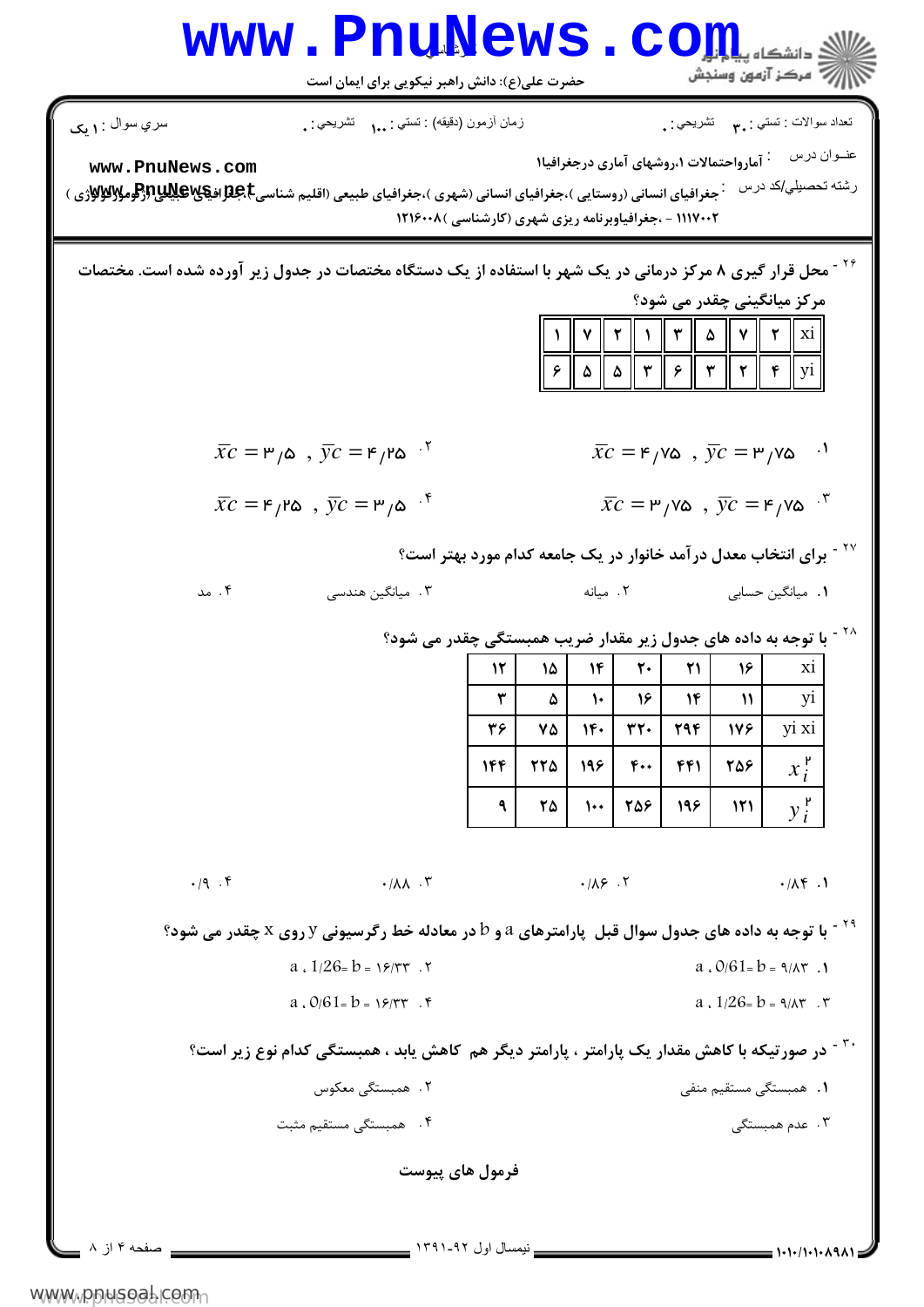# Www.PnuNews.com

حضرت علی(ع): دانش راهبر نیکویی برای ایمان است

$$
\begin{array}{ll}\n\text{where } \begin{aligned}\n\text{where } \begin{align*}\n\text{where } \begin{align*}\n\text{where } \begin{align*}\n\text{where } \begin{align*}\n\text{where } \begin{align*}\n\text{where } \begin{align*}\n\text{where } \begin{align*}\n\text{where } \begin{align*}\n\text{where } \begin{align*}\n\text{where } \begin{align*}\n\text{where } \begin{align*}\n\text{where } \begin{align*}\n\text{where } \begin{align*}\n\text{where } \begin{align*}\n\text{where } \begin{align*}\n\text{where } \begin{align*}\n\text{where } \begin{align*}\n\text{where } \begin{align*}\n\text{where } \begin{align*}\n\text{where } \begin{align*}\n\text{where } \begin{align*}\n\text{where } \begin{align*}\n\text{where } \begin{align*}\n\text{where } \begin{align*}\n\text{where } \begin{align*}\n\text{where } \begin{align*}\n\text{where } \begin{align*}\n\text{where } \begin{align*}\n\text{where } \begin{align*}\n\text{where } \begin{align*}\n\text{where } \begin{align*}\n\text{where } \begin{align*}\n\text{where } \begin{align*}\n\text{where } \begin{align*}\n\text{where } \begin{align*}\n\text{where } \begin{align*}\n\text{where } \begin{align*}\n\text{where } \begin{align*}\n\text{where } \begin{align*}\n\text{where } \begin{align*}\n\text{where } \begin{align*}\n\text{where } \begin{align*}\n\text{where } \begin{align*}\n\text{where } \begin{align*}\n\text{where } \begin{align*}\n\text{where } \begin{align*}\n\text{where } \begin{align*}\n\text{where } \begin{align*}\n\text{where } \begin{align*}\n\text{where } \begin{align*}\n\text{where } \begin{align*}\n\text{where } \begin{align*}\n\text{where } \begin{align*}\n\text{where } \begin{align*}\n\text{where } \begin{align*}\n\text{where } \begin{align*}\n\text{where } \begin{align*}\n\text{where } \begin{align*}\n\text{where } \begin{align*}\n\text{where } \begin{align*}\n\text{where } \begin{align*}\n\text{where } \begin{align
$$

= صفحه ۵ از ۸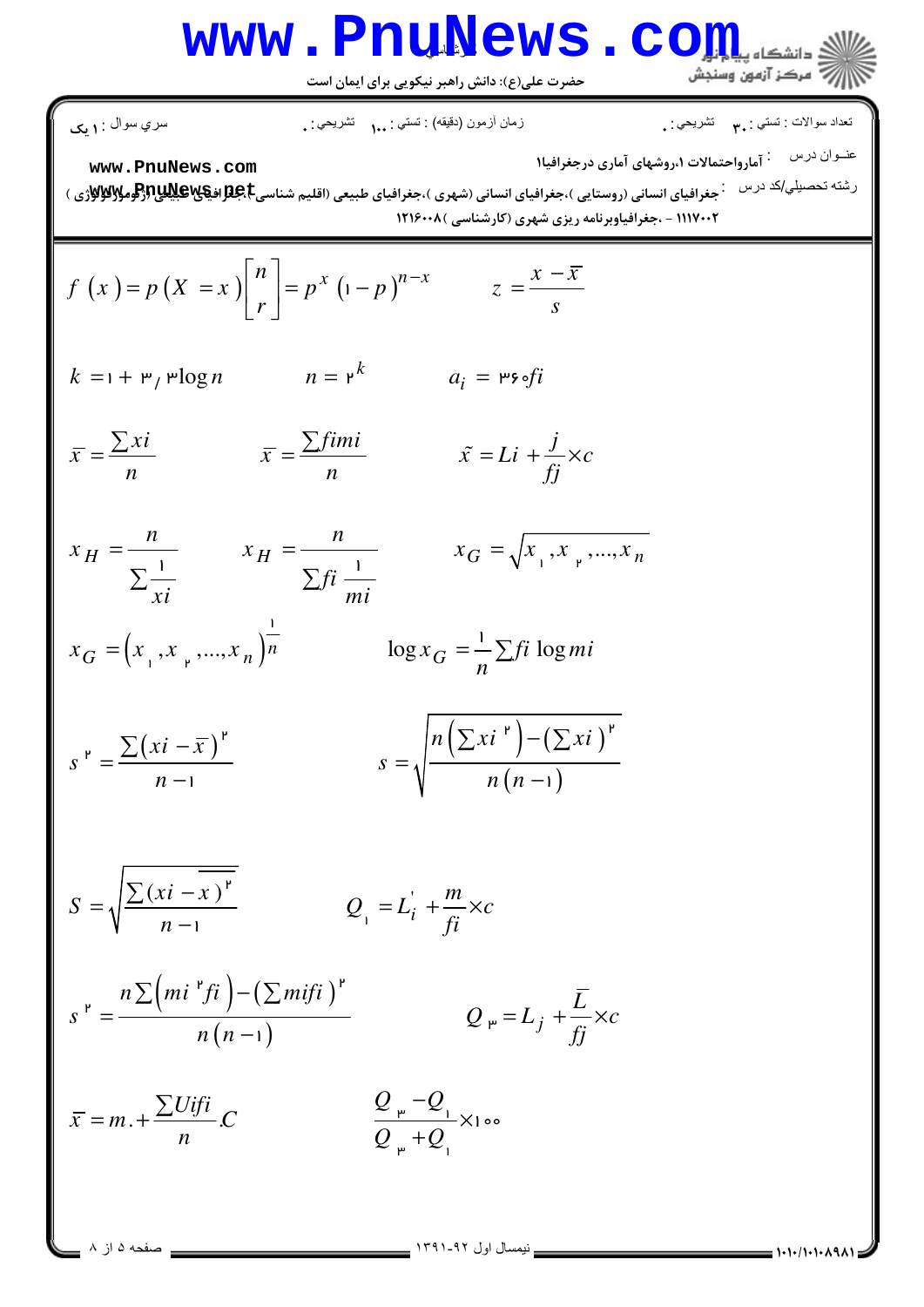## آر- **[www.PnuNews.com](http://pnunews.com)**

حضرت علي(ع): دانش راهبر نيكويي براي ايمان است

$$
\frac{1}{\text{www.PnuNews.com}}
$$
\n
$$
\frac{1}{\text{www.PnuNews.com}}
$$
\n
$$
\frac{1}{\text{www.PnuNews.com}}
$$
\n
$$
\frac{1}{\text{www.PnuNews.com}}
$$
\n
$$
\frac{1}{\text{www.PnuNews.com}}
$$
\n
$$
\frac{1}{\text{www.PnuNews.com}}
$$
\n
$$
\frac{1}{\text{www.PnuNews.com}}
$$
\n
$$
\frac{1}{\text{www.PnuNews.com}}
$$
\n
$$
sk = \frac{r(\bar{x} - \tilde{x})}{s}
$$
\n
$$
Sk = \frac{r(\bar{x} - \tilde{x})}{s}
$$
\n
$$
\sum \sqrt{(x_i - x_m)^r + (y_i - y_m)^r}
$$
\n
$$
\bar{x}_c = \frac{\sum \text{pix}i}{\sum \text{pix}}
$$
\n
$$
S_D = \sqrt{(\frac{\sum x i^r}{N} - x^r c) + (\frac{\sum y i^r}{N} - \frac{\sum p i}{\sum p i}})} = \frac{\sum x_i y_i - n\bar{x}y_i}{\sum x_i^r - n\bar{x}y_i}
$$
\n
$$
r = \frac{\sum x_i y_i - \sum x_i \sum y_i}{\sqrt{\sum x_i^r - n\bar{x}y_i}}
$$
\n
$$
r = \frac{\sum x_i y_i - \sum x_i \sum y_i}{\sqrt{\sum x_i^r - n\bar{x}y_i}}
$$
\n
$$
y = ax + b
$$

|              |                |                |                |                | جدوں توریخ ط   |                |                |                |                |                |
|--------------|----------------|----------------|----------------|----------------|----------------|----------------|----------------|----------------|----------------|----------------|
| z            | $\mathbf 0$    | 0/01           | 0/02           | 0/03           | 0/04           | 0/05           | 0/06           | 0/07           | 0/08           | 0/09           |
|              | 0/500          | 0/504          | 0/508          | 0/512          | 0/516          | 0/519          | 0/523          | 0/527          | 0/531          | 0/535          |
| $\mathbf{0}$ | 0              | 0              | 0              | $\mathbf 0$    | $\mathbf 0$    | 9              | 9              | 9              | 9              | 9              |
|              | 0/539          | 0/543          | 0/547          | 0/551          | 0/555          | 0/559          | 0/563          | 0/567          | 0/571          | 0/575          |
| 0/1          | 8              | 8              | 8              | 7              | $\overline{7}$ | 6              | 6              | 5              | 4              | 3              |
|              | 0/579          | 0/583          | 0/587          | 0/591          | 0/594          | 0/598          | 0/602          | 0/606          | 0/610          | 0/614          |
| 0/2          | 3              | $\mathcal{P}$  | 1              | 0              | 8              | $\overline{7}$ | 6              | 4              | 3              |                |
|              | 0/617          | 0/621          | 0/625          | 0/629          | 0/633          | 0/636          | 0/640          | 0/644          | 0/648          | 0/651          |
| 0/3          | 9              | $\overline{7}$ | 5              | 3              |                | 8              | 6              | 3              | 0              | $\overline{7}$ |
|              | 0/655          | 0/659          | 0/662          | 0/666          | 0/670          | 0/673          | 0/677          | 0/680          | 0/684          | 0/687          |
| 0/4          | 4              |                | 8              | 4              | 0              | 6              | 2              | 8              | 4              | 9              |
|              | 0/691          | 0/695          | 0/698          | 0/701          | 0/705          | 0/708          | 0/712          | 0/715          | 0/719          | 0/722          |
| 0/5          | 5              | $\Omega$       | 5              | 9              | 4              | 8              | 3              | $\overline{7}$ | 0              | 4              |
|              | 0/725          | 0/729          | 0/732          | 0/735          | 0/738          | 0/742          | 0/745          | 0/748          | 0/751          | 0/754          |
| 0/6          | $\overline{7}$ | 1.             | 4              | $\overline{7}$ | 9              | $\overline{c}$ | 4              | 6              | $\overline{7}$ | 9              |
|              | 0/758          | 0/761          | 0/764          | 0/767          | 0/770          | 0/773          | 0/776          | 0/779          | 0/782          | 0/785          |
| 0/7          | 0              | $\mathbf{1}$   | $\overline{c}$ | 3              | 4              | 4              | 4              | 4              | 3              | 2              |
|              | 0/788          | 0/791          | 0/793          | 0/796          | 0/799          | 0/802          | 0/805          | 0/807          | 0/810          | 0/813          |
| 0/8          |                | 0              | 9              | $\overline{7}$ | 5              | 3              | 1              | 8              | 6              | 3              |
|              | 0/815          | 0/818          | 0/821          | 0/823          | 0/826          | 0/828          | 0/831          | 0/834          | 0/836          | 0/838          |
| 0/9          | 9              | 6              | $\overline{2}$ | 8              | 4              | 9              | 5              | 0              | 5              | 9              |
|              | 0/841          | 0/843          | 0/846          | 0/848          | 0/850          | 0/853          | 0/855          | 0/857          | 0/859          | 0/862          |
|              | 3              | 8              | 1              | 5              | 8              | $\mathbf{1}$   | 4              | $\overline{7}$ | 9              | 1              |
|              | 0/864          | 0/866          | 0/868          | 0/870          | 0/872          | 0/874          | 0/877          | 0/879          | 0/881          | 0/883          |
| 1/1          | 3              | 5              | 6              | 8              | 9              | 9              | 0              | 0              | 0              | 0              |
|              | 0/884          | 0/886          | 0/888          | 0/890          | 0/892          | 0/894          | 0/896          | 0/898          | 0/899          | 0/901          |
| 1/2          | 9              | 9              | 8              | $\overline{7}$ | 5              | 4              | $\overline{2}$ | 0              | $\overline{7}$ | 5              |
|              | 0/903          | 0/904          | 0/906          | 0/908          | 0/909          | 0/911          | 0/913          | 0/914          | 0/916          | 0/917          |
| 1/3          | $\overline{c}$ | 9              | 6              | $\overline{c}$ | 9              | 5              | 1.             | $\overline{7}$ | $\overline{c}$ | $\overline{7}$ |
|              | 0/919          | 0/920          | 0/922          | 0/923          | 0/925          | 0/926          | 0/927          | 0/929          | 0/930          | 0/931          |
| 1/4          | $\overline{2}$ | $\overline{7}$ | $\overline{2}$ | 6              | $\mathbf{1}$   | 5              | 9              | 2              | 6              | 9              |
| 1/5          | 0/933          | 0/934          | 0/935          | 0/937          | 0/938          | 0/939          | 0/940          | 0/941          | 0/942          | 0/944          |
|              |                |                |                |                |                |                |                |                |                |                |
|              |                |                |                |                |                |                |                |                |                |                |

<u>جدول توزيع Z</u>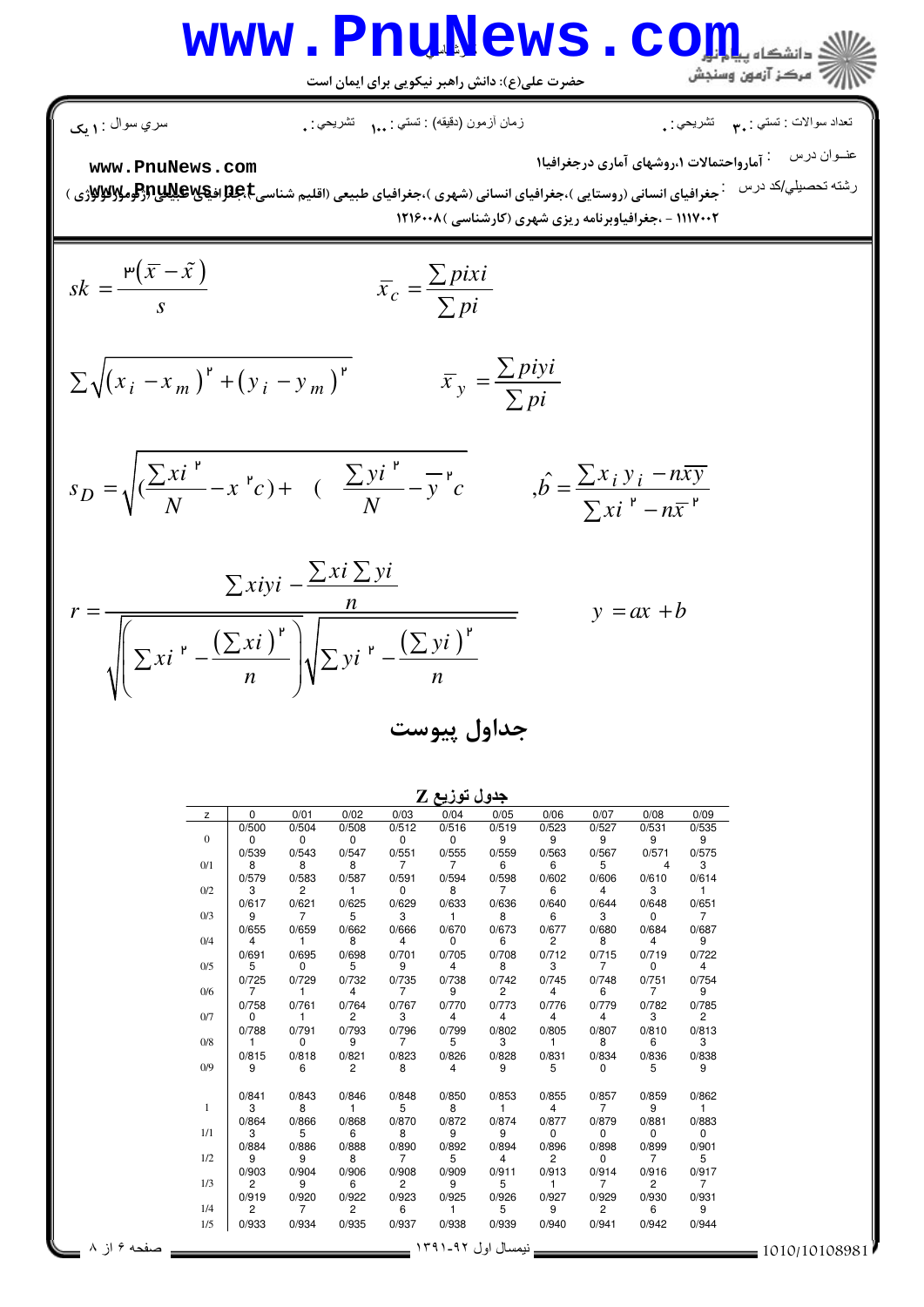## آر- **[www.PnuNews.com](http://pnunews.com)**

حضرت علي(ع): دانش راهبر نيكويي براي ايمان است

ري سوال

ات : ! \*ی ز"ن \$ز"
ن (د'&) : ! \*ی -% + - %-- - ,- : : : : :

نعداد سوالات : تستبي : ٣**. ب**ه تشريحي : .

عنــوان درس مع : آمارواحتمالات ۱،روشهای آماری درجغرافیا۱

**[www.PnuNews.com](http://pnunews.com)**

رشته تحصیلی/کد در س**پستان (بر استانی (روستایی )،جغرافیای انسانی (شهری )،جغرافیای طبیعی (اقلیم شناس<del>یع Qلاوی</del> اقلام استان به مورد اقلام استان به مورد اقلام استان به مورد اقلام استان به مورد اقلام استان به مورد اقلام استان** جغرافیاوبرنامه ریزی شهری (کارشناسی ) ۱۲۱۶۰۰۸، - ۱۱۱۷۰۰۲

| 0/954<br>0/945<br>0/946<br>0/948<br>0/950<br>0/951<br>0/952<br>0/953<br>0/947<br>0/949<br>1/6<br>3<br>5<br>5<br>5<br>5<br>5<br>5<br>2<br>4<br>4<br>0/963<br>0/956<br>0/959<br>0/960<br>0/961<br>0/962<br>0/955<br>0/957<br>0/958<br>0/959<br>$\overline{c}$<br>3<br>9<br>8<br>6<br>5<br>3<br>1/7<br>4<br>4<br>1<br>0/970<br>0/964<br>0/964<br>0/965<br>0/966<br>0/967<br>0/967<br>0/968<br>0/969<br>0/969<br>1/8<br>9<br>6<br>4<br>8<br>6<br>3<br>9<br>6<br>1<br>1<br>0/971<br>0/972<br>0/973<br>0/973<br>0/974<br>0/975<br>0/975<br>0/976<br>0/976<br>0/971<br>1/9<br>9<br>2<br>3<br>6<br>8<br>4<br>7<br>0<br>6<br>1<br>0/977<br>0/977<br>0/978<br>0/978<br>0/979<br>0/979<br>0/980<br>0/980<br>0/981<br>0/981<br>$\sqrt{2}$<br>3<br>8<br>3<br>8<br>3<br>8<br>$\overline{2}$<br>$\overline{7}$<br>2<br>8<br>0/985<br>0/982<br>0/983<br>0/983<br>0/984<br>0/984<br>0/985<br>0/985<br>0/982<br>0/983<br>$\overline{c}$<br>2/1<br>6<br>4<br>4<br>0<br>8<br>6<br>0<br>7<br>1<br>0/989<br>0/986<br>0/986<br>0/987<br>0/987<br>0/988<br>0/988<br>0/986<br>0/987<br>0/988<br>2/2<br>8<br>5<br>8<br>4<br>4<br>7<br>0<br>1<br>1<br>1<br>0/991<br>0/989<br>0/989<br>0/990<br>0/990<br>0/991<br>0/991<br>0/989<br>0/990<br>0/990<br>2/3<br>3<br>8<br>9<br>3<br>6<br>6<br>1<br>4<br>6<br>1<br>0/992<br>0/993<br>0/991<br>0/992<br>0/992<br>0/992<br>0/992<br>0/993<br>0/993<br>0/993<br>2/4<br>$\mathbf 0$<br>2<br>5<br>9<br>6<br>8<br>7<br>2<br>4<br>1<br>0/993<br>0/994<br>0/994<br>0/994<br>0/994<br>0/994<br>0/994<br>0/994<br>0/995<br>0/995<br>2<br>2/5<br>3<br>5<br>6<br>9<br>8<br>0<br>8<br>1<br>1<br>0/995<br>0/995<br>0/996<br>0/995<br>0/995<br>0/995<br>0/996<br>0/996<br>0/996<br>0/996<br>2/6<br>3<br>5<br>$\overline{7}$<br>$\overline{2}$<br>3<br>$\overline{4}$<br>6<br>9<br>1<br>0<br>0/996<br>0/996<br>0/996<br>0/997<br>0/997<br>0/997<br>0/997<br>0/996<br>0/996<br>0/997<br>2/7<br>8<br>5<br>6<br>7<br>9<br>0<br>2<br>3<br>4<br>1<br>0/997<br>0/997<br>0/997<br>0/997<br>0/997<br>0/997<br>0/997<br>0/997<br>0/998<br>0/998<br>2/8<br>5<br>$\overline{7}$<br>9<br>4<br>6<br>$\overline{7}$<br>8<br>9<br>0<br>1<br>0/998<br>0/998<br>0/998<br>0/998<br>0/998<br>0/998<br>0/998<br>0/998<br>0/998<br>0/998<br>2/9<br>$\overline{c}$<br>$\overline{2}$<br>3<br>$\overline{4}$<br>$\overline{4}$<br>5<br>5<br>6<br>6<br>1<br>0/998<br>0/998<br>0/999<br>0/998<br>0/998<br>0/998<br>0/998<br>0/998<br>0/998<br>0/999<br>$\overline{\mathbf{3}}$<br>7<br>7<br>8<br>8<br>9<br>9<br>9<br>7<br>0<br>0<br>0/999<br>0/999<br>0/999<br>0/999<br>0/999<br>0/999<br>0/999<br>0/999<br>0/999<br>0/999<br>3/1<br>1<br>1<br>2<br>2<br>$\overline{2}$<br>2<br>3<br>3<br>0<br>1<br>0/999<br>0/999<br>0/999<br>0/999<br>0/999<br>0/999<br>0/999<br>0/999<br>0/999<br>0/999<br>3/2<br>3<br>$\overline{4}$<br>$\overline{4}$<br>$\overline{4}$<br>$\overline{4}$<br>5<br>5<br>5<br>3<br>4<br>0/999<br>0/999<br>0/999<br>0/999<br>0/999<br>0/999<br>0/999<br>0/999<br>0/999<br>0/999 | $\overline{2}$ |   |                |             |                |                |   |   | 9 |              |
|--------------------------------------------------------------------------------------------------------------------------------------------------------------------------------------------------------------------------------------------------------------------------------------------------------------------------------------------------------------------------------------------------------------------------------------------------------------------------------------------------------------------------------------------------------------------------------------------------------------------------------------------------------------------------------------------------------------------------------------------------------------------------------------------------------------------------------------------------------------------------------------------------------------------------------------------------------------------------------------------------------------------------------------------------------------------------------------------------------------------------------------------------------------------------------------------------------------------------------------------------------------------------------------------------------------------------------------------------------------------------------------------------------------------------------------------------------------------------------------------------------------------------------------------------------------------------------------------------------------------------------------------------------------------------------------------------------------------------------------------------------------------------------------------------------------------------------------------------------------------------------------------------------------------------------------------------------------------------------------------------------------------------------------------------------------------------------------------------------------------------------------------------------------------------------------------------------------------------------------------------------------------------------------------------------------------------------------------------------------------------------------------------------------------------------------------------------------------------------------------------------------------------------------------------------------------------------------------------------------------------------------------------------------------------------------------------------------------------------------------------------------------------------------------------------------------------------------------------------------------------------------------------------------------------------------------------------------------------|----------------|---|----------------|-------------|----------------|----------------|---|---|---|--------------|
|                                                                                                                                                                                                                                                                                                                                                                                                                                                                                                                                                                                                                                                                                                                                                                                                                                                                                                                                                                                                                                                                                                                                                                                                                                                                                                                                                                                                                                                                                                                                                                                                                                                                                                                                                                                                                                                                                                                                                                                                                                                                                                                                                                                                                                                                                                                                                                                                                                                                                                                                                                                                                                                                                                                                                                                                                                                                                                                                                                          |                | 5 | $\overline{7}$ | $\mathbf 0$ | $\overline{c}$ | $\overline{4}$ | 6 | 8 |   | $\mathbf{1}$ |
|                                                                                                                                                                                                                                                                                                                                                                                                                                                                                                                                                                                                                                                                                                                                                                                                                                                                                                                                                                                                                                                                                                                                                                                                                                                                                                                                                                                                                                                                                                                                                                                                                                                                                                                                                                                                                                                                                                                                                                                                                                                                                                                                                                                                                                                                                                                                                                                                                                                                                                                                                                                                                                                                                                                                                                                                                                                                                                                                                                          |                |   |                |             |                |                |   |   |   |              |
|                                                                                                                                                                                                                                                                                                                                                                                                                                                                                                                                                                                                                                                                                                                                                                                                                                                                                                                                                                                                                                                                                                                                                                                                                                                                                                                                                                                                                                                                                                                                                                                                                                                                                                                                                                                                                                                                                                                                                                                                                                                                                                                                                                                                                                                                                                                                                                                                                                                                                                                                                                                                                                                                                                                                                                                                                                                                                                                                                                          |                |   |                |             |                |                |   |   |   |              |
|                                                                                                                                                                                                                                                                                                                                                                                                                                                                                                                                                                                                                                                                                                                                                                                                                                                                                                                                                                                                                                                                                                                                                                                                                                                                                                                                                                                                                                                                                                                                                                                                                                                                                                                                                                                                                                                                                                                                                                                                                                                                                                                                                                                                                                                                                                                                                                                                                                                                                                                                                                                                                                                                                                                                                                                                                                                                                                                                                                          |                |   |                |             |                |                |   |   |   |              |
|                                                                                                                                                                                                                                                                                                                                                                                                                                                                                                                                                                                                                                                                                                                                                                                                                                                                                                                                                                                                                                                                                                                                                                                                                                                                                                                                                                                                                                                                                                                                                                                                                                                                                                                                                                                                                                                                                                                                                                                                                                                                                                                                                                                                                                                                                                                                                                                                                                                                                                                                                                                                                                                                                                                                                                                                                                                                                                                                                                          |                |   |                |             |                |                |   |   |   |              |
|                                                                                                                                                                                                                                                                                                                                                                                                                                                                                                                                                                                                                                                                                                                                                                                                                                                                                                                                                                                                                                                                                                                                                                                                                                                                                                                                                                                                                                                                                                                                                                                                                                                                                                                                                                                                                                                                                                                                                                                                                                                                                                                                                                                                                                                                                                                                                                                                                                                                                                                                                                                                                                                                                                                                                                                                                                                                                                                                                                          |                |   |                |             |                |                |   |   |   |              |
|                                                                                                                                                                                                                                                                                                                                                                                                                                                                                                                                                                                                                                                                                                                                                                                                                                                                                                                                                                                                                                                                                                                                                                                                                                                                                                                                                                                                                                                                                                                                                                                                                                                                                                                                                                                                                                                                                                                                                                                                                                                                                                                                                                                                                                                                                                                                                                                                                                                                                                                                                                                                                                                                                                                                                                                                                                                                                                                                                                          |                |   |                |             |                |                |   |   |   |              |
|                                                                                                                                                                                                                                                                                                                                                                                                                                                                                                                                                                                                                                                                                                                                                                                                                                                                                                                                                                                                                                                                                                                                                                                                                                                                                                                                                                                                                                                                                                                                                                                                                                                                                                                                                                                                                                                                                                                                                                                                                                                                                                                                                                                                                                                                                                                                                                                                                                                                                                                                                                                                                                                                                                                                                                                                                                                                                                                                                                          |                |   |                |             |                |                |   |   |   |              |
|                                                                                                                                                                                                                                                                                                                                                                                                                                                                                                                                                                                                                                                                                                                                                                                                                                                                                                                                                                                                                                                                                                                                                                                                                                                                                                                                                                                                                                                                                                                                                                                                                                                                                                                                                                                                                                                                                                                                                                                                                                                                                                                                                                                                                                                                                                                                                                                                                                                                                                                                                                                                                                                                                                                                                                                                                                                                                                                                                                          |                |   |                |             |                |                |   |   |   |              |
|                                                                                                                                                                                                                                                                                                                                                                                                                                                                                                                                                                                                                                                                                                                                                                                                                                                                                                                                                                                                                                                                                                                                                                                                                                                                                                                                                                                                                                                                                                                                                                                                                                                                                                                                                                                                                                                                                                                                                                                                                                                                                                                                                                                                                                                                                                                                                                                                                                                                                                                                                                                                                                                                                                                                                                                                                                                                                                                                                                          |                |   |                |             |                |                |   |   |   |              |
|                                                                                                                                                                                                                                                                                                                                                                                                                                                                                                                                                                                                                                                                                                                                                                                                                                                                                                                                                                                                                                                                                                                                                                                                                                                                                                                                                                                                                                                                                                                                                                                                                                                                                                                                                                                                                                                                                                                                                                                                                                                                                                                                                                                                                                                                                                                                                                                                                                                                                                                                                                                                                                                                                                                                                                                                                                                                                                                                                                          |                |   |                |             |                |                |   |   |   |              |
|                                                                                                                                                                                                                                                                                                                                                                                                                                                                                                                                                                                                                                                                                                                                                                                                                                                                                                                                                                                                                                                                                                                                                                                                                                                                                                                                                                                                                                                                                                                                                                                                                                                                                                                                                                                                                                                                                                                                                                                                                                                                                                                                                                                                                                                                                                                                                                                                                                                                                                                                                                                                                                                                                                                                                                                                                                                                                                                                                                          |                |   |                |             |                |                |   |   |   |              |
|                                                                                                                                                                                                                                                                                                                                                                                                                                                                                                                                                                                                                                                                                                                                                                                                                                                                                                                                                                                                                                                                                                                                                                                                                                                                                                                                                                                                                                                                                                                                                                                                                                                                                                                                                                                                                                                                                                                                                                                                                                                                                                                                                                                                                                                                                                                                                                                                                                                                                                                                                                                                                                                                                                                                                                                                                                                                                                                                                                          |                |   |                |             |                |                |   |   |   |              |
|                                                                                                                                                                                                                                                                                                                                                                                                                                                                                                                                                                                                                                                                                                                                                                                                                                                                                                                                                                                                                                                                                                                                                                                                                                                                                                                                                                                                                                                                                                                                                                                                                                                                                                                                                                                                                                                                                                                                                                                                                                                                                                                                                                                                                                                                                                                                                                                                                                                                                                                                                                                                                                                                                                                                                                                                                                                                                                                                                                          |                |   |                |             |                |                |   |   |   |              |
|                                                                                                                                                                                                                                                                                                                                                                                                                                                                                                                                                                                                                                                                                                                                                                                                                                                                                                                                                                                                                                                                                                                                                                                                                                                                                                                                                                                                                                                                                                                                                                                                                                                                                                                                                                                                                                                                                                                                                                                                                                                                                                                                                                                                                                                                                                                                                                                                                                                                                                                                                                                                                                                                                                                                                                                                                                                                                                                                                                          |                |   |                |             |                |                |   |   |   |              |
|                                                                                                                                                                                                                                                                                                                                                                                                                                                                                                                                                                                                                                                                                                                                                                                                                                                                                                                                                                                                                                                                                                                                                                                                                                                                                                                                                                                                                                                                                                                                                                                                                                                                                                                                                                                                                                                                                                                                                                                                                                                                                                                                                                                                                                                                                                                                                                                                                                                                                                                                                                                                                                                                                                                                                                                                                                                                                                                                                                          |                |   |                |             |                |                |   |   |   |              |
|                                                                                                                                                                                                                                                                                                                                                                                                                                                                                                                                                                                                                                                                                                                                                                                                                                                                                                                                                                                                                                                                                                                                                                                                                                                                                                                                                                                                                                                                                                                                                                                                                                                                                                                                                                                                                                                                                                                                                                                                                                                                                                                                                                                                                                                                                                                                                                                                                                                                                                                                                                                                                                                                                                                                                                                                                                                                                                                                                                          |                |   |                |             |                |                |   |   |   |              |
|                                                                                                                                                                                                                                                                                                                                                                                                                                                                                                                                                                                                                                                                                                                                                                                                                                                                                                                                                                                                                                                                                                                                                                                                                                                                                                                                                                                                                                                                                                                                                                                                                                                                                                                                                                                                                                                                                                                                                                                                                                                                                                                                                                                                                                                                                                                                                                                                                                                                                                                                                                                                                                                                                                                                                                                                                                                                                                                                                                          |                |   |                |             |                |                |   |   |   |              |
|                                                                                                                                                                                                                                                                                                                                                                                                                                                                                                                                                                                                                                                                                                                                                                                                                                                                                                                                                                                                                                                                                                                                                                                                                                                                                                                                                                                                                                                                                                                                                                                                                                                                                                                                                                                                                                                                                                                                                                                                                                                                                                                                                                                                                                                                                                                                                                                                                                                                                                                                                                                                                                                                                                                                                                                                                                                                                                                                                                          |                |   |                |             |                |                |   |   |   |              |
|                                                                                                                                                                                                                                                                                                                                                                                                                                                                                                                                                                                                                                                                                                                                                                                                                                                                                                                                                                                                                                                                                                                                                                                                                                                                                                                                                                                                                                                                                                                                                                                                                                                                                                                                                                                                                                                                                                                                                                                                                                                                                                                                                                                                                                                                                                                                                                                                                                                                                                                                                                                                                                                                                                                                                                                                                                                                                                                                                                          |                |   |                |             |                |                |   |   |   |              |
|                                                                                                                                                                                                                                                                                                                                                                                                                                                                                                                                                                                                                                                                                                                                                                                                                                                                                                                                                                                                                                                                                                                                                                                                                                                                                                                                                                                                                                                                                                                                                                                                                                                                                                                                                                                                                                                                                                                                                                                                                                                                                                                                                                                                                                                                                                                                                                                                                                                                                                                                                                                                                                                                                                                                                                                                                                                                                                                                                                          |                |   |                |             |                |                |   |   |   |              |
|                                                                                                                                                                                                                                                                                                                                                                                                                                                                                                                                                                                                                                                                                                                                                                                                                                                                                                                                                                                                                                                                                                                                                                                                                                                                                                                                                                                                                                                                                                                                                                                                                                                                                                                                                                                                                                                                                                                                                                                                                                                                                                                                                                                                                                                                                                                                                                                                                                                                                                                                                                                                                                                                                                                                                                                                                                                                                                                                                                          |                |   |                |             |                |                |   |   |   |              |
|                                                                                                                                                                                                                                                                                                                                                                                                                                                                                                                                                                                                                                                                                                                                                                                                                                                                                                                                                                                                                                                                                                                                                                                                                                                                                                                                                                                                                                                                                                                                                                                                                                                                                                                                                                                                                                                                                                                                                                                                                                                                                                                                                                                                                                                                                                                                                                                                                                                                                                                                                                                                                                                                                                                                                                                                                                                                                                                                                                          |                |   |                |             |                |                |   |   |   |              |
|                                                                                                                                                                                                                                                                                                                                                                                                                                                                                                                                                                                                                                                                                                                                                                                                                                                                                                                                                                                                                                                                                                                                                                                                                                                                                                                                                                                                                                                                                                                                                                                                                                                                                                                                                                                                                                                                                                                                                                                                                                                                                                                                                                                                                                                                                                                                                                                                                                                                                                                                                                                                                                                                                                                                                                                                                                                                                                                                                                          |                |   |                |             |                |                |   |   |   |              |
|                                                                                                                                                                                                                                                                                                                                                                                                                                                                                                                                                                                                                                                                                                                                                                                                                                                                                                                                                                                                                                                                                                                                                                                                                                                                                                                                                                                                                                                                                                                                                                                                                                                                                                                                                                                                                                                                                                                                                                                                                                                                                                                                                                                                                                                                                                                                                                                                                                                                                                                                                                                                                                                                                                                                                                                                                                                                                                                                                                          |                |   |                |             |                |                |   |   |   |              |
|                                                                                                                                                                                                                                                                                                                                                                                                                                                                                                                                                                                                                                                                                                                                                                                                                                                                                                                                                                                                                                                                                                                                                                                                                                                                                                                                                                                                                                                                                                                                                                                                                                                                                                                                                                                                                                                                                                                                                                                                                                                                                                                                                                                                                                                                                                                                                                                                                                                                                                                                                                                                                                                                                                                                                                                                                                                                                                                                                                          |                |   |                |             |                |                |   |   |   |              |
|                                                                                                                                                                                                                                                                                                                                                                                                                                                                                                                                                                                                                                                                                                                                                                                                                                                                                                                                                                                                                                                                                                                                                                                                                                                                                                                                                                                                                                                                                                                                                                                                                                                                                                                                                                                                                                                                                                                                                                                                                                                                                                                                                                                                                                                                                                                                                                                                                                                                                                                                                                                                                                                                                                                                                                                                                                                                                                                                                                          |                |   |                |             |                |                |   |   |   |              |
|                                                                                                                                                                                                                                                                                                                                                                                                                                                                                                                                                                                                                                                                                                                                                                                                                                                                                                                                                                                                                                                                                                                                                                                                                                                                                                                                                                                                                                                                                                                                                                                                                                                                                                                                                                                                                                                                                                                                                                                                                                                                                                                                                                                                                                                                                                                                                                                                                                                                                                                                                                                                                                                                                                                                                                                                                                                                                                                                                                          |                |   |                |             |                |                |   |   |   |              |
|                                                                                                                                                                                                                                                                                                                                                                                                                                                                                                                                                                                                                                                                                                                                                                                                                                                                                                                                                                                                                                                                                                                                                                                                                                                                                                                                                                                                                                                                                                                                                                                                                                                                                                                                                                                                                                                                                                                                                                                                                                                                                                                                                                                                                                                                                                                                                                                                                                                                                                                                                                                                                                                                                                                                                                                                                                                                                                                                                                          |                |   |                |             |                |                |   |   |   |              |
|                                                                                                                                                                                                                                                                                                                                                                                                                                                                                                                                                                                                                                                                                                                                                                                                                                                                                                                                                                                                                                                                                                                                                                                                                                                                                                                                                                                                                                                                                                                                                                                                                                                                                                                                                                                                                                                                                                                                                                                                                                                                                                                                                                                                                                                                                                                                                                                                                                                                                                                                                                                                                                                                                                                                                                                                                                                                                                                                                                          |                |   |                |             |                |                |   |   |   |              |
|                                                                                                                                                                                                                                                                                                                                                                                                                                                                                                                                                                                                                                                                                                                                                                                                                                                                                                                                                                                                                                                                                                                                                                                                                                                                                                                                                                                                                                                                                                                                                                                                                                                                                                                                                                                                                                                                                                                                                                                                                                                                                                                                                                                                                                                                                                                                                                                                                                                                                                                                                                                                                                                                                                                                                                                                                                                                                                                                                                          |                |   |                |             |                |                |   |   |   |              |
|                                                                                                                                                                                                                                                                                                                                                                                                                                                                                                                                                                                                                                                                                                                                                                                                                                                                                                                                                                                                                                                                                                                                                                                                                                                                                                                                                                                                                                                                                                                                                                                                                                                                                                                                                                                                                                                                                                                                                                                                                                                                                                                                                                                                                                                                                                                                                                                                                                                                                                                                                                                                                                                                                                                                                                                                                                                                                                                                                                          |                |   |                |             |                |                |   |   |   |              |
|                                                                                                                                                                                                                                                                                                                                                                                                                                                                                                                                                                                                                                                                                                                                                                                                                                                                                                                                                                                                                                                                                                                                                                                                                                                                                                                                                                                                                                                                                                                                                                                                                                                                                                                                                                                                                                                                                                                                                                                                                                                                                                                                                                                                                                                                                                                                                                                                                                                                                                                                                                                                                                                                                                                                                                                                                                                                                                                                                                          |                |   |                |             |                |                |   |   |   |              |
|                                                                                                                                                                                                                                                                                                                                                                                                                                                                                                                                                                                                                                                                                                                                                                                                                                                                                                                                                                                                                                                                                                                                                                                                                                                                                                                                                                                                                                                                                                                                                                                                                                                                                                                                                                                                                                                                                                                                                                                                                                                                                                                                                                                                                                                                                                                                                                                                                                                                                                                                                                                                                                                                                                                                                                                                                                                                                                                                                                          |                |   |                |             |                |                |   |   |   |              |
|                                                                                                                                                                                                                                                                                                                                                                                                                                                                                                                                                                                                                                                                                                                                                                                                                                                                                                                                                                                                                                                                                                                                                                                                                                                                                                                                                                                                                                                                                                                                                                                                                                                                                                                                                                                                                                                                                                                                                                                                                                                                                                                                                                                                                                                                                                                                                                                                                                                                                                                                                                                                                                                                                                                                                                                                                                                                                                                                                                          |                |   |                |             |                |                |   |   |   |              |
| 3/3<br>5<br>5<br>$\overline{7}$<br>5<br>6<br>6<br>6<br>6<br>6<br>6                                                                                                                                                                                                                                                                                                                                                                                                                                                                                                                                                                                                                                                                                                                                                                                                                                                                                                                                                                                                                                                                                                                                                                                                                                                                                                                                                                                                                                                                                                                                                                                                                                                                                                                                                                                                                                                                                                                                                                                                                                                                                                                                                                                                                                                                                                                                                                                                                                                                                                                                                                                                                                                                                                                                                                                                                                                                                                       |                |   |                |             |                |                |   |   |   |              |
| 0/999<br>0/999<br>0/999<br>0/999<br>0/999<br>0/999<br>0/999<br>0/999<br>0/999<br>0/999                                                                                                                                                                                                                                                                                                                                                                                                                                                                                                                                                                                                                                                                                                                                                                                                                                                                                                                                                                                                                                                                                                                                                                                                                                                                                                                                                                                                                                                                                                                                                                                                                                                                                                                                                                                                                                                                                                                                                                                                                                                                                                                                                                                                                                                                                                                                                                                                                                                                                                                                                                                                                                                                                                                                                                                                                                                                                   |                |   |                |             |                |                |   |   |   |              |
| 3/4<br>$\overline{7}$<br>$\overline{7}$<br>$\overline{7}$<br>$\overline{7}$<br>$\overline{7}$<br>$\overline{7}$<br>7<br>8<br>7<br>7                                                                                                                                                                                                                                                                                                                                                                                                                                                                                                                                                                                                                                                                                                                                                                                                                                                                                                                                                                                                                                                                                                                                                                                                                                                                                                                                                                                                                                                                                                                                                                                                                                                                                                                                                                                                                                                                                                                                                                                                                                                                                                                                                                                                                                                                                                                                                                                                                                                                                                                                                                                                                                                                                                                                                                                                                                      |                |   |                |             |                |                |   |   |   |              |
| 0/999<br>0/999<br>0/999<br>0/999<br>0/999<br>0/999<br>0/999<br>0/999<br>0/999<br>0/999<br>3/5<br>8<br>8<br>8<br>8<br>8<br>8<br>8<br>8<br>8<br>8                                                                                                                                                                                                                                                                                                                                                                                                                                                                                                                                                                                                                                                                                                                                                                                                                                                                                                                                                                                                                                                                                                                                                                                                                                                                                                                                                                                                                                                                                                                                                                                                                                                                                                                                                                                                                                                                                                                                                                                                                                                                                                                                                                                                                                                                                                                                                                                                                                                                                                                                                                                                                                                                                                                                                                                                                          |                |   |                |             |                |                |   |   |   |              |

### <mark>جدول توزیع t</mark>

|              |      |       | $\alpha$ |       |        |                |
|--------------|------|-------|----------|-------|--------|----------------|
| df           | 0/1  | 0/05  | 0/025    | 0/01  | 0/005  | df             |
| 1            | 6/31 | 12/71 | 25/45    | 63/66 | 127/32 | 1              |
| $\mathbf{2}$ | 2/92 | 4/3   | 6/21     | 9/92  | 14/09  | $\overline{2}$ |
| 3            | 2/35 | 3/18  | 4/18     | 5/84  | 7/45   | 3              |
| 4            | 2/13 | 2/78  | 3/5      | 4/6   | 5/6    | 4              |
| 5            | 2/02 | 2/57  | 3/16     | 4/03  | 4/77   | 5              |
| 6            | 1/94 | 2/45  | 2/97     | 3/71  | 4/32   | 6              |
| 7            | 1/89 | 2/36  | 2/84     | 3/5   | 4/03   | 7              |
| 8            | 1/86 | 2/31  | 2/75     | 3/36  | 3/83   | 8              |
| 9            | 1/83 | 2/26  | 2/69     | 3/25  | 3/69   | 9              |
| 10           | 1/81 | 2/23  | 2/63     | 3/17  | 3/58   | 10             |
| 12           | 1/78 | 2/18  | 2/56     | 3/05  | 3/43   | 12             |
| 15           | 1/75 | 2/13  | 2/49     | 2/95  | 3/29   | 15             |
| 20           | 1/72 | 2/09  | 2/42     | 2/85  | 3/15   | 20             |
| 24           | 1/71 | 2/06  | 2/39     | 2/8   | 3/09   | 24             |
| 30           | 1/7  | 2/04  | 2/36     | 2/75  | 3/03   | 30             |
| 40           | 1/68 | 2/02  | 2/33     | 2/7   | 2/97   | 40             |
| 60           | 1/67 | 2     | 2/3      | 2/66  | 2/91   | 60             |